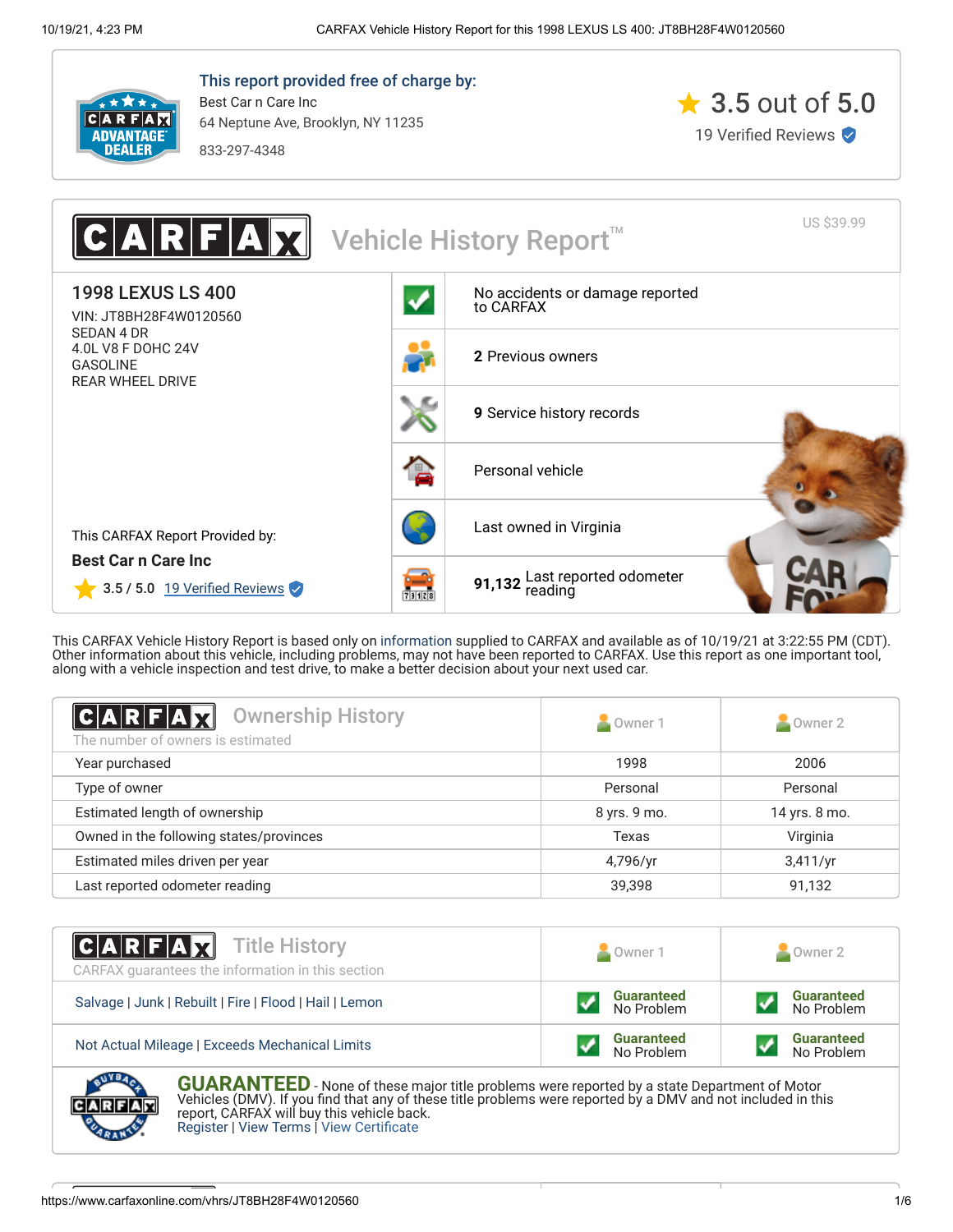10/19/21, 4:23 PM CARFAX Vehicle History Report for this 1998 LEXUS LS 400: JT8BH28F4W0120560

| $ {\bf C} {\bf A} {\bf R} {\bf F} {\bf A} $<br><b>Additional History</b><br>Not all accidents / issues are reported to CARFAX                           | Owner 1                  | Owner 2                                |
|---------------------------------------------------------------------------------------------------------------------------------------------------------|--------------------------|----------------------------------------|
| <b>Total Loss</b><br>No total loss reported to CARFAX.                                                                                                  | No Issues Reported<br>✓  | No Issues Reported<br>✓                |
| <b>Structural Damage</b><br>No structural damage reported to CARFAX.                                                                                    | No Issues Reported       | No Issues Reported<br>✔                |
| <b>Airbag Deployment</b><br>No airbag deployment reported to CARFAX.                                                                                    | No Issues Reported       | No Issues Reported<br>$\boldsymbol{v}$ |
| <b>Odometer Check</b><br>No indication of an odometer rollback.                                                                                         | No Issues Indicated<br>✓ | No Issues Indicated<br>✓               |
| Accident / Damage<br>No accidents or damage reported to CARFAX.                                                                                         | No Issues Reported       | No Issues Reported<br>$\bullet$        |
| <b>Manufacturer Recall</b><br>No open recalls reported to CARFAX. Check with an authorized Lexus<br>dealer for any open recalls. View Toyota disclosure | No Recalls<br>Reported   | No Recalls<br>Reported                 |
| <b>Basic Warranty</b><br>Original warranty estimated to have expired.                                                                                   | <b>Warranty Expired</b>  | <b>Warranty Expired</b>                |

<span id="page-1-0"></span>

| Mileage | Source                                                                                 |                                                                                                                                 |
|---------|----------------------------------------------------------------------------------------|---------------------------------------------------------------------------------------------------------------------------------|
|         |                                                                                        | <b>Comments</b>                                                                                                                 |
|         | <b>NICB</b>                                                                            | Vehicle manufactured and shipped to original dealer                                                                             |
| 10      | Texas<br>Motor Vehicle Dept.<br>Houston, TX<br>Title #10130935864123047                | Title or registration issued<br>- First owner reported<br>- Titled or registered as personal vehicle<br>- Loan or lien reported |
| 14.123  | Texas<br><b>Inspection Station</b><br>Houston, TX                                      | Passed emissions inspection                                                                                                     |
|         | Texas<br>Motor Vehicle Dept.<br>Houston, TX<br>Title #10130935864123047                | Registration issued or renewed<br>- Passed safety inspection                                                                    |
| 19,266  | Texas<br><b>Inspection Station</b><br>Houston, TX                                      | Passed emissions inspection                                                                                                     |
|         | <b>Texas</b><br>Motor Vehicle Dept.<br>Houston, TX<br>Title #10130935864123047         | Registration issued or renewed<br>- Passed safety inspection                                                                    |
| 23,833  | Texas<br><b>Inspection Station</b><br>Houston, TX                                      | <b>Failed emissions inspection</b><br>- Passed emissions inspection                                                             |
| 23,863  | Texas<br><b>Inspection Station</b><br>Houston, TX                                      | Passed emissions inspection                                                                                                     |
| 27,179  | <b>Westside Lexus</b><br>Houston, TX<br>281-558-3030<br>westsidelexus.com<br>4.7 / 5.0 | Vehicle serviced<br>-35,000 mile service performed<br>- Wiper(s) replaced                                                       |
|         |                                                                                        | $\omega$<br>استعارتهم المعاشية                                                                                                  |

https://www.carfaxonline.com/vhrs/JT8BH28F4W0120560 2/6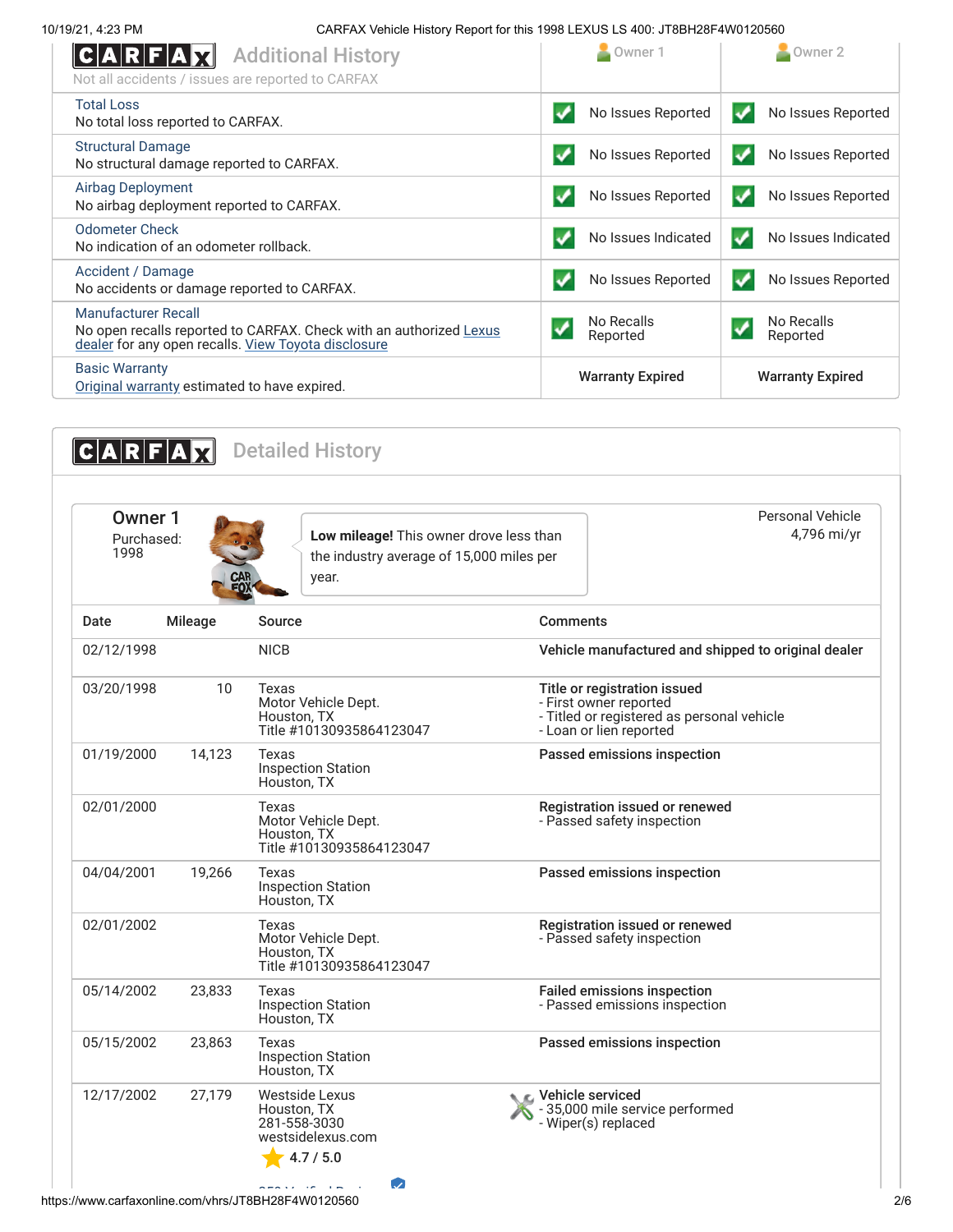| 10/19/21, 4:23 PM |        | CARFAX Vehicle History Report for this 1998 LEXUS LS 400: JT8BH28F4W0120560                                                              |                                                                                                                                                                                                   |  |
|-------------------|--------|------------------------------------------------------------------------------------------------------------------------------------------|---------------------------------------------------------------------------------------------------------------------------------------------------------------------------------------------------|--|
|                   |        | 259 Verified Reviews ▼<br><b>469 Customer Favorites</b>                                                                                  |                                                                                                                                                                                                   |  |
| 02/01/2003        |        | Texas<br>Motor Vehicle Dept.<br>Houston, TX<br>Title #10130935864123047                                                                  | Registration issued or renewed<br>- Passed safety inspection                                                                                                                                      |  |
| 05/30/2003        | 29,632 | Texas<br><b>Inspection Station</b>                                                                                                       | Passed emissions or safety inspection                                                                                                                                                             |  |
| 06/12/2003        | 29,673 | <b>Westside Lexus</b><br>Houston, TX<br>281-558-3030<br>westsidelexus.com<br>4.7 / 5.0<br>259 Verified Reviews<br>469 Customer Favorites | Vehicle serviced<br>- 35,000 mile service performed<br>- Light bulb(s) replaced<br>- Four tires replaced<br>- Four wheel alignment performed<br>- Steering/suspension checked<br>- Lights checked |  |
| 11/18/2003        | 31,250 | Westside Lexus<br>Houston, TX<br>281-558-3030<br>westsidelexus.com<br>4.7 / 5.0<br>259 Verified Reviews<br>469 Customer Favorites        | Vehicle serviced<br>Wind noise checked                                                                                                                                                            |  |
| 02/01/2004        |        | Texas<br>Motor Vehicle Dept.<br>Houston, TX<br>Title #10130935864123047                                                                  | Registration issued or renewed<br>- Passed safety inspection                                                                                                                                      |  |
| 03/10/2004        | 32,916 | Westside Lexus<br>Houston, TX<br>281-558-3030<br>westsidelexus.com<br>4.7 / 5.0<br>259 Verified Reviews<br>469 Customer Favorites        | Vehicle serviced<br>- Oil and filter changed<br>- Steering/suspension checked                                                                                                                     |  |
| 05/19/2004        | 33,448 | Texas<br><b>Inspection Station</b><br>Houston, TX                                                                                        | Passed emissions or safety inspection                                                                                                                                                             |  |
| 12/09/2004        | 34,855 | Westside Lexus<br>Houston, TX<br>281-558-3030<br>westsidelexus.com<br>4.7 / 5.0<br>259 Verified Reviews<br>469 Customer Favorites        | C Vehicle serviced<br>- Battery replaced<br>- Electrical system checked                                                                                                                           |  |
| 02/01/2005        |        | Texas<br>Motor Vehicle Dept.<br>Houston, TX<br>Title #10130935864123047                                                                  | Registration issued or renewed<br>- Passed safety inspection                                                                                                                                      |  |
| 02/15/2005        | 35,423 | <b>Westside Lexus</b><br>Houston, TX<br>281-558-3030<br>westsidelexus.com<br>4.7 / 5.0<br>259 Verified Reviews<br>469 Customer Favorites | Vehicle serviced<br>- Electrical system checked                                                                                                                                                   |  |
| 03/08/2005        | 35,501 | <b>Westside Lexus</b><br>Houston, TX<br>281-558-3030<br>westsidelexus.com<br>4.7 / 5.0<br>259 Verified Reviews                           | L Vehicle serviced<br>- Battery/charging system checked<br>- Oil and filter changed<br>- Tire(s) balanced<br>- Tires rotated<br>- Electrical system checked<br>- Steering/suspension checked      |  |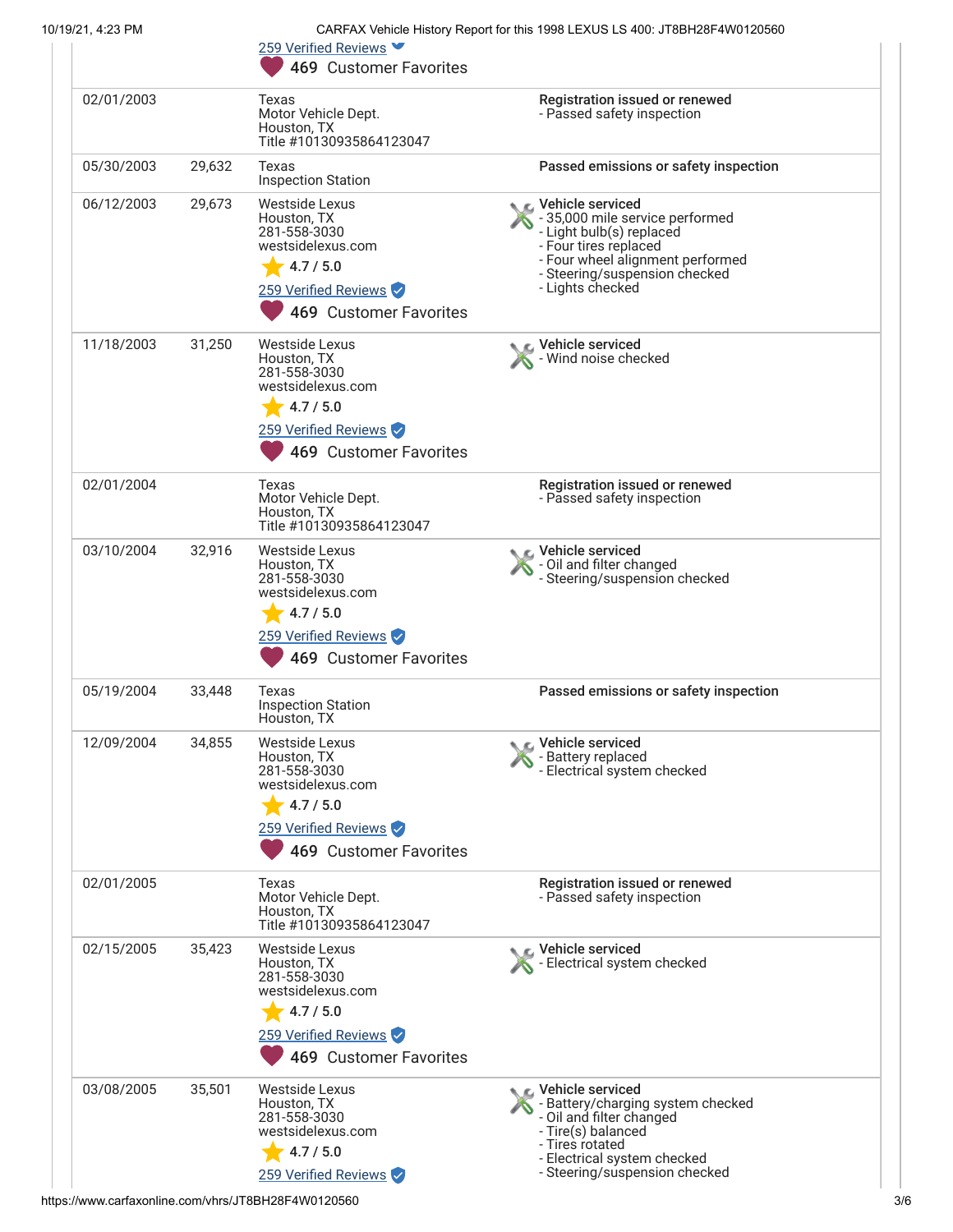10/19/21, 4:23 PM CARFAX Vehicle History Report for this 1998 LEXUS LS 400: JT8BH28F4W0120560

|            |        | <b>469 Customer Favorites</b>                                                                                                     |                                                                                                                            |
|------------|--------|-----------------------------------------------------------------------------------------------------------------------------------|----------------------------------------------------------------------------------------------------------------------------|
| 05/10/2005 |        | Westside Lexus<br>Houston, TX<br>281-558-3030<br>westsidelexus.com<br>4.7 / 5.0<br>259 Verified Reviews<br>469 Customer Favorites | Vehicle serviced<br>- Electrical system checked                                                                            |
| 05/31/2005 | 36,138 | Texas<br><b>Inspection Station</b><br>Houston, TX                                                                                 | Passed emissions or safety inspection                                                                                      |
| 02/01/2006 |        | Texas<br>Motor Vehicle Dept.<br>Houston, TX<br>Title #10130935864123047                                                           | Registration issued or renewed<br>- Loan or lien reported<br>- Passed safety inspection                                    |
| 05/17/2006 |        | Westside Lexus<br>Houston, TX<br>281-558-3030<br>westsidelexus.com<br>4.7 / 5.0<br>259 Verified Reviews<br>469 Customer Favorites | C Vehicle serviced<br>- 40,000 mile service performed<br>- Window(s) checked<br>- Emissions or safety inspection performed |
| 05/17/2006 | 39,398 | Texas<br><b>Inspection Station</b><br>Houston, TX                                                                                 | Passed safety inspection<br>- Passed emissions inspection                                                                  |

| Owner 2<br>Purchased:<br>2006 | CAR<br>FOX     | Low mileage! This owner drove less than<br>the industry average of 15,000 miles per<br>year. |                                                                                   | Personal Vehicle<br>3,411 mi/yr |
|-------------------------------|----------------|----------------------------------------------------------------------------------------------|-----------------------------------------------------------------------------------|---------------------------------|
| Date                          | <b>Mileage</b> | Source                                                                                       | <b>Comments</b>                                                                   |                                 |
| 12/27/2006                    |                | Virginia<br>Motor Vehicle Dept.                                                              | Vehicle purchase reported                                                         |                                 |
| 02/23/2007                    | 41,430         | Virginia<br>Motor Vehicle Dept.<br>Arlington, VA                                             | Title issued or updated<br>- Title or registration issued<br>- New owner reported |                                 |
| 04/21/2007                    | 45,110         | Virginia<br><b>Inspection Station</b><br>Arlington, VA                                       | Passed emissions inspection                                                       |                                 |
| 04/30/2007                    |                | Virginia<br>Motor Vehicle Dept.<br>Arlington, VA                                             | Registration issued or renewed                                                    |                                 |
| 02/04/2009                    | 57,944         | Virginia<br><b>Inspection Station</b><br>Arlington, VA                                       | Passed emissions inspection                                                       |                                 |
| 02/09/2009                    |                | Virginia<br>Motor Vehicle Dept.<br>Arlington, VA                                             | Registration issued or renewed                                                    |                                 |
| 03/08/2011                    |                | Virginia<br>Motor Vehicle Dept.<br>Arlington, VA                                             | Registration issued or renewed                                                    |                                 |
| 02/09/2012                    |                | Virginia<br>Motor Vehicle Dept.<br>Arlington, VA                                             | Registration issued or renewed                                                    |                                 |
| 01/02/2013                    | 77,295         | Virginia<br><b>Inspection Station</b>                                                        | Passed safety inspection                                                          |                                 |
| 01/28/2013                    |                | Virginia<br>Motor Vehicle Dept.<br>Arlington, VA                                             | Registration issued or renewed                                                    |                                 |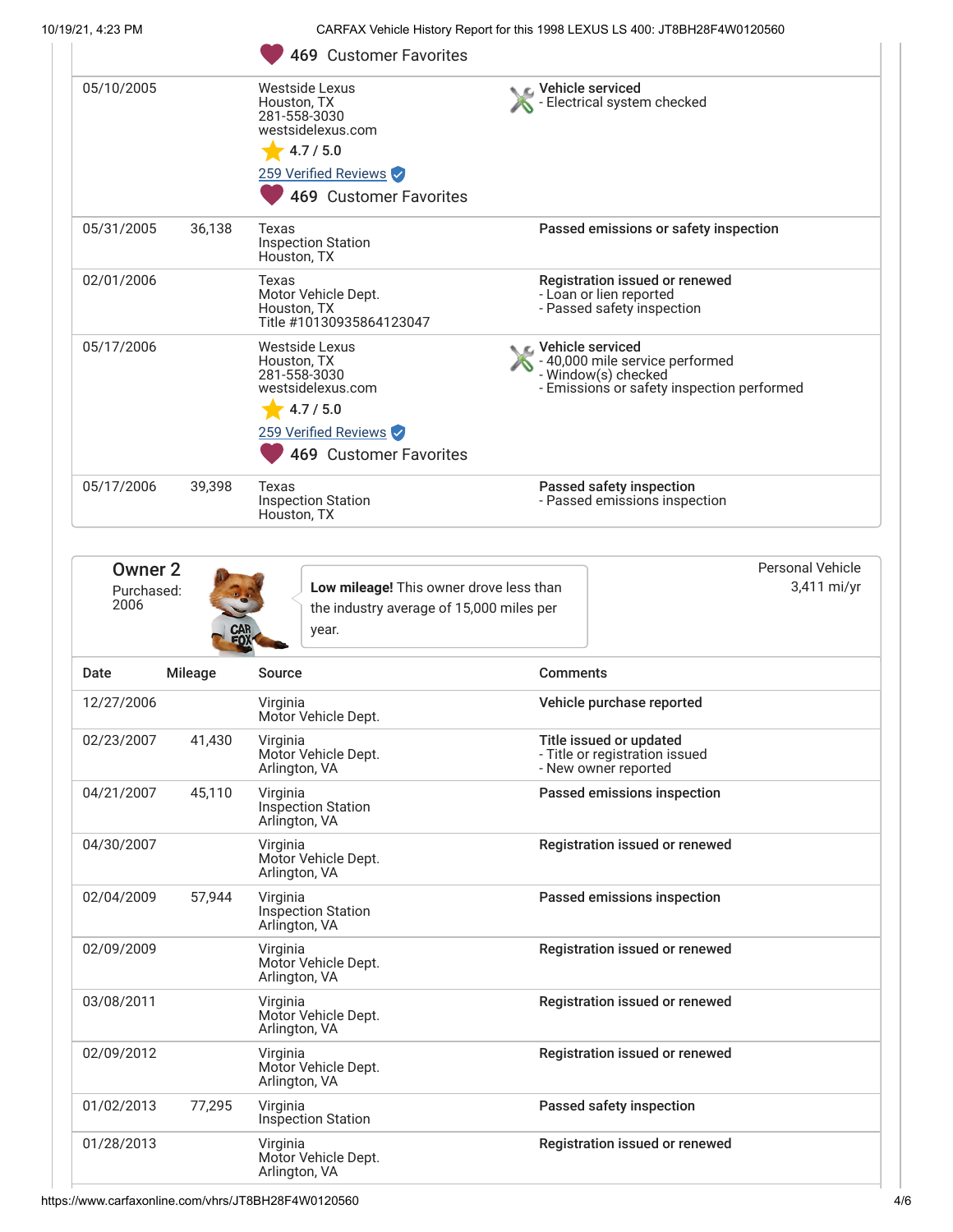10/19/21, 4:23 PM CARFAX Vehicle History Report for this 1998 LEXUS LS 400: JT8BH28F4W0120560

| 01/23/2014 |        | Virginia<br>Motor Vehicle Dept.<br>Arlington, VA | Registration issued or renewed                                          |
|------------|--------|--------------------------------------------------|-------------------------------------------------------------------------|
| 10/22/2016 |        | Virginia<br>Motor Vehicle Dept.<br>Arlington, VA | Registration issued or renewed                                          |
| 10/25/2016 | 79,772 | Virginia<br>Inspection Station                   | <b>Failed safety inspection</b>                                         |
| 11/05/2016 | 80,058 | Virginia<br><b>Inspection Station</b>            | Passed safety inspection                                                |
| 07/15/2018 |        | Virginia<br>Motor Vehicle Dept.<br>Arlington, VA | Registration issued or renewed                                          |
| 09/15/2018 | 83,121 | Virginia<br>Inspection Station                   | Passed safety inspection                                                |
| 09/13/2019 |        | Virginia<br>Motor Vehicle Dept.<br>Arlington, VA | Registration issued or renewed                                          |
| 11/09/2019 | 90,351 | Virginia<br>Inspection Station                   | Passed safety inspection                                                |
| 09/24/2020 |        | Virginia<br>Motor Vehicle Dept.<br>Arlington, VA | Registration issued or renewed                                          |
| 09/13/2021 | 91,123 | <b>Auto Auction</b>                              | Vehicle sold                                                            |
|            |        |                                                  | Millions of used vehicles are bought and<br>sold at auction every year. |
| 10/11/2021 | 91,132 | <b>Auto Auction</b>                              | Listed as a dealer vehicle<br>- Vehicle sold                            |

Have Questions? Consumers, please visit our Help Center at [www.carfax.com](http://www.carfax.com/help). Dealers or Subscribers, please visit our Help Center at [www.carfaxonline.com.](http://www.carfaxonline.com/)



## <span id="page-4-0"></span>Failed Emissions Inspection

The emissions check performed during a vehicle inspection indicated the vehicle was emitting more than allowable emissions standards and/or had missing or modified parts. Repeated failed emissions records can indicate engine problems and CARFAX recommends you have the vehicle inspected.

# First Owner

When the first owner(s) obtains a title from a Department of Motor Vehicles as proof of ownership.

## Lexus Recall / Service Campaign

Portions of this report have been included under license from Toyota Motor North America, Inc. ("TOYOTA"), License Agreement TMS1013 . This data applies only to vehicle marketed or originally sold in Mexico and the United States of America, including Guam, Saipan, American Samoa, Puerto Rico, the U.S. Virgin Islands and the other United States territories and protectorates with currently open safety or emissions recalls, or service campaigns. While TOYOTA provides data to Carfax Inc. on a regular basis, this report may not include very recent activity. For the manufacturer's most current information on recall/campaign activity for any Toyota, Lexus or Scion brand vehicle, you must go to <http://toyota.com/recall>or [http://lexus.com/recall.](http://lexus.com/recall).

## New Owner Reported

When a vehicle is sold to a new owner, the Title must be transferred to the new owner(s) at a Department of Motor Vehicles.

## Ownership History

CARFAX defines an owner as an individual or business that possesses and uses a vehicle. Not all title transactions represent changes in ownership. To provide estimated number of owners, CARFAX proprietary technology analyzes all the events in a vehicle history. Estimated ownership is available for vehicles manufactured after 1991 and titled solely in the US including Puerto Rico. Dealers sometimes opt to take ownership of a vehicle and are required to in the following states: Maine, Massachusetts, New Jersey, Ohio, Oklahoma, Pennsylvania and South Dakota. Please consider this as you review a vehicle's estimated ownership history.